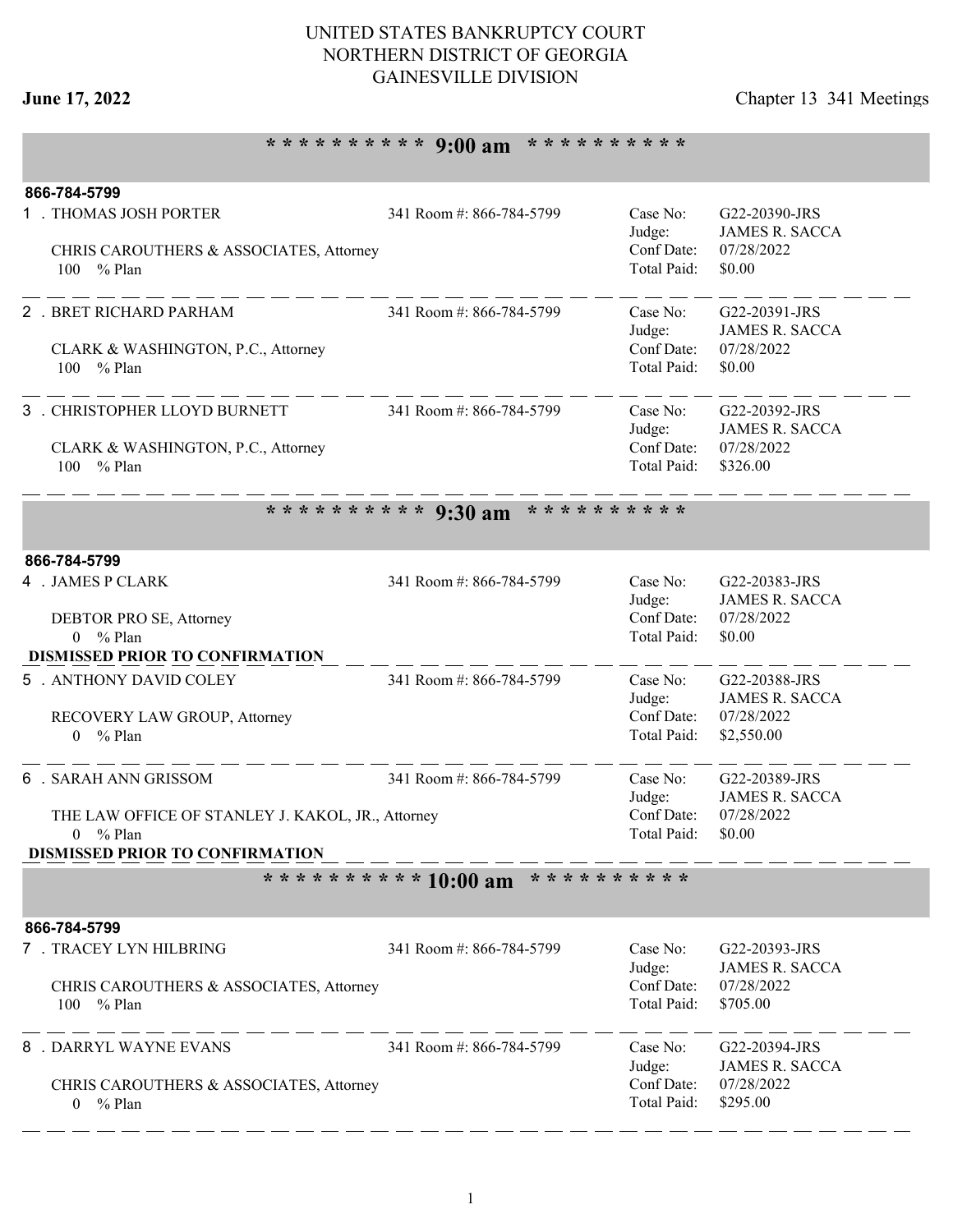$-$ 

| Chapter 13 341 Meetings |
|-------------------------|
|                         |

| <b>June 17, 2022</b>                                                 |                          |                           | Chapter 13 341 Meetings                                            |
|----------------------------------------------------------------------|--------------------------|---------------------------|--------------------------------------------------------------------|
| 9 . JUSTIN NEIL BARNES                                               | 341 Room #: 866-784-5799 | Case No:<br>Judge:        | G22-20395-JRS<br><b>JAMES R. SACCA</b><br>07/28/2022<br>\$1,108.00 |
| LAW OFFICE OF MATTHEW T. BERRY & ASSOCIATES, Attorney<br>100 % Plan  |                          | Conf Date:<br>Total Paid: |                                                                    |
|                                                                      | ********** 10:30 am      | * * * * * * * * * *       |                                                                    |
| 866-784-5799                                                         |                          |                           |                                                                    |
| 10. ROBERT RICHMOND                                                  | 341 Room #: 866-784-5799 | Case No:<br>Judge:        | G22-20396-JRS<br><b>JAMES R. SACCA</b>                             |
| DEBTOR PRO SE, Attorney<br>$0 \frac{9}{6}$ Plan                      |                          | Conf Date:<br>Total Paid: | 07/28/2022<br>\$0.00                                               |
| <b>DISMISSED PRIOR TO CONFIRMATION</b>                               |                          |                           |                                                                    |
| 11. MARISSA OLIVIA WADE                                              | 341 Room #: 866-784-5799 | Case No:<br>Judge:        | G22-20397-JRS<br><b>JAMES R. SACCA</b>                             |
| RUSHI D. PATEL, Attorney<br>$%$ Plan<br>100                          |                          | Conf Date:<br>Total Paid: | 07/28/2022<br>\$0.00                                               |
| 12. GINA HATTON                                                      | 341 Room #: 866-784-5799 | Case No:<br>Judge:        | G22-20399-JRS<br><b>JAMES R. SACCA</b>                             |
| SAEDI LAW GROUP, LLC, Attorney<br>$0 \frac{9}{6}$ Plan               |                          | Conf Date:<br>Total Paid: | 07/28/2022<br>\$126.23                                             |
|                                                                      | ********** 11:00 am      | * * * * * * * * * *       |                                                                    |
| 866-784-5799                                                         |                          |                           |                                                                    |
| 13. EVELYN JACKSON BROWN                                             | 341 Room #: 866-784-5799 | Case No:<br>Judge:        | G22-20404-JRS<br><b>JAMES R. SACCA</b>                             |
| THE SEMRAD LAW FIRM, LLC, Attorney<br>% Plan<br>100                  |                          | Conf Date:<br>Total Paid: | 07/28/2022<br>\$1,600.00                                           |
| <b>14. JERMAINE WILLIAMS</b>                                         | 341 Room #: 866-784-5799 | Case No:<br>Judge:        | G22-20405-JRS<br><b>JAMES R. SACCA</b>                             |
| SCHUYLER ELLIOTT & ASSOCIATES, INC, Attorney<br>$0 \frac{9}{6}$ Plan |                          | Conf Date:<br>Total Paid: | 07/28/2022<br>\$535.80                                             |
| <b>15. RICHARD EARL CARNEY</b>                                       | 341 Room #: 866-784-5799 | Case No:<br>Judge:        | G22-20406-JRS<br><b>JAMES R. SACCA</b>                             |
| CLARK & WASHINGTON, P.C., Attorney<br>100 % Plan                     |                          | Conf Date:<br>Total Paid: | 07/28/2022<br>\$579.00                                             |
|                                                                      | ********** 11:30 am      | * * * * * * * * * *       |                                                                    |
| 866-784-5799                                                         |                          |                           |                                                                    |
| 16. RANDALL ALBERTO MOSES                                            | 341 Room #: 866-784-5799 | Case No:<br>Judge:        | G22-20407-JRS<br><b>JAMES R. SACCA</b>                             |
| THE CRAIG BLACK LAW FIRM, LLC, Attorney<br>100 % Plan                |                          | Conf Date:<br>Total Paid: | 07/28/2022<br>\$0.00                                               |

----------------------------

 $-$ 

— —

 $-$ 

- - - - -

 $-$   $-$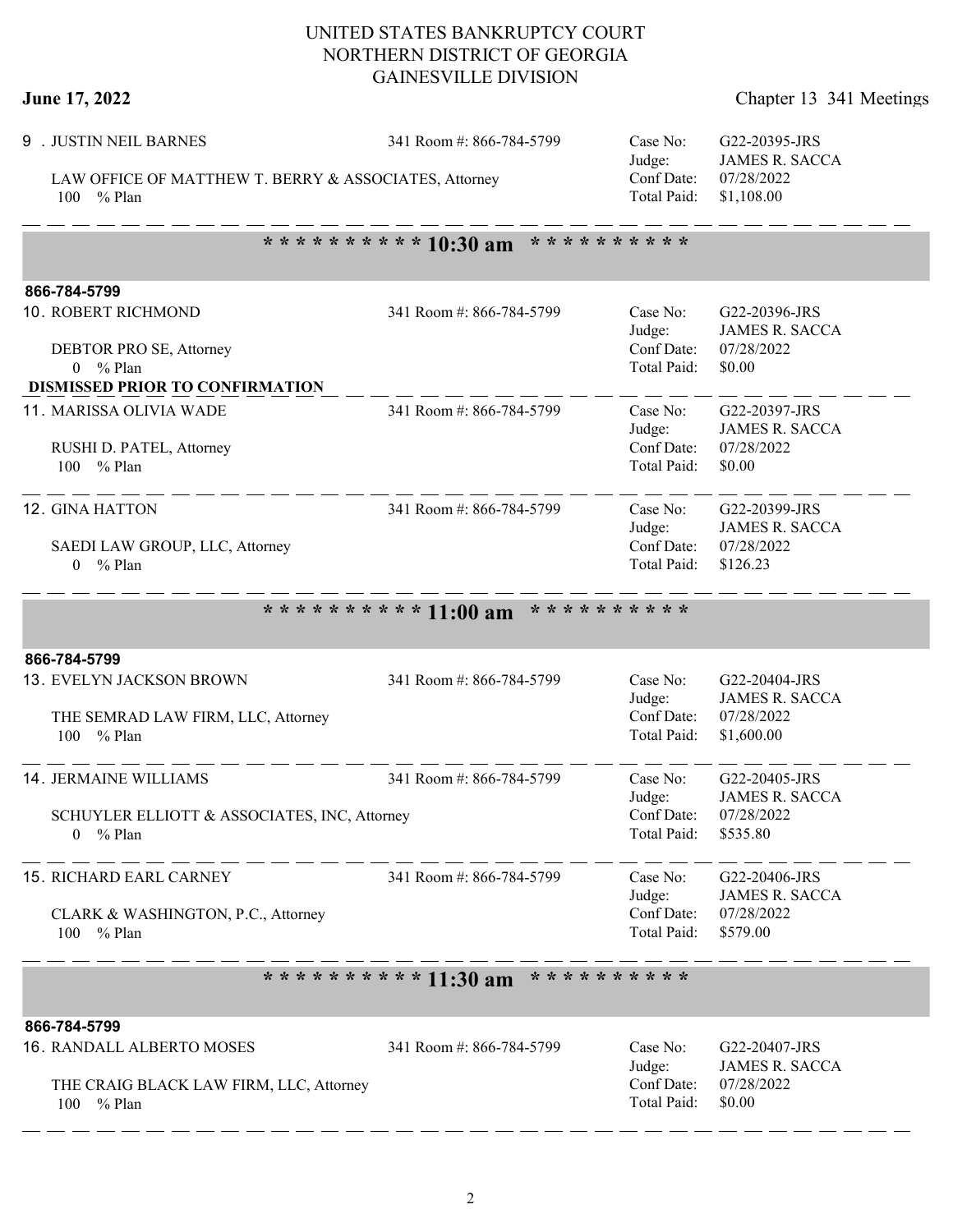**June 17, 2022** Chapter 13 341 Meetings

| 17. ELEANOR ECHOLS BROWN<br>CLARK & WASHINGTON, P.C., Attorney<br>100 % Plan                  | 341 Room #: 866-784-5799                                                    | Case No:<br>Judge:<br>Conf Date:<br>Total Paid: | G22-20411-JRS<br><b>JAMES R. SACCA</b><br>07/28/2022<br>\$0.00   |
|-----------------------------------------------------------------------------------------------|-----------------------------------------------------------------------------|-------------------------------------------------|------------------------------------------------------------------|
| 18. KIMBERLY MARTIN DICKERSON<br>CLARK & WASHINGTON, P.C., Attorney<br>$0 \frac{9}{6}$ Plan   | 341 Room #: 866-784-5799                                                    | Case No:<br>Judge:<br>Conf Date:<br>Total Paid: | G22-20414-JRS<br><b>JAMES R. SACCA</b><br>07/28/2022<br>\$0.00   |
|                                                                                               | ********** 12:30 pm<br>* * * * * * * * * *                                  |                                                 |                                                                  |
| 866-784-5799<br>19. IRIS DIANNE HILLER<br>CLARK & WASHINGTON, P.C., Attorney<br>100 % Plan    | 341 Room #: 866-784-5799                                                    | Case No:<br>Judge:<br>Conf Date:<br>Total Paid: | G22-20416-JRS<br><b>JAMES R. SACCA</b><br>07/28/2022<br>\$490.00 |
| 20. DEBRA LYNNE COOPER<br>THE SEMRAD LAW FIRM, LLC, Attorney<br>$0 \frac{9}{6}$ Plan          | 341 Room #: 866-784-5799                                                    | Case No:<br>Judge:<br>Conf Date:<br>Total Paid: | G22-20420-JRS<br><b>JAMES R. SACCA</b><br>07/28/2022<br>\$412.50 |
| 21. MELISSA MARIE ADAMS-BRYANT<br>THE CARR LAW GROUP, LLC, Attorney<br>$0 \frac{9}{6}$ Plan   | 341 Room #: 866-784-5799                                                    | Case No:<br>Judge:<br>Conf Date:<br>Total Paid: | G22-20421-JRS<br><b>JAMES R. SACCA</b><br>07/28/2022<br>\$0.00   |
| * * * * * * * * * *                                                                           | * * * * * * * * * *<br>$1:00$ pm                                            |                                                 |                                                                  |
| 866-784-5799                                                                                  |                                                                             |                                                 |                                                                  |
| 22. R. SCOTT HUNT<br><b>REGINA HUNT</b><br>WILLIE J. WOODRUFF, Attorney<br>% Plan<br>$\theta$ | 341 Room #: 866-784-5799                                                    | Case No:<br>Judge:<br>Conf Date:<br>Total Paid: | G22-20427-JRS<br><b>JAMES R. SACCA</b><br>07/28/2022<br>\$0.00   |
| 23. THOMAS SZANTO<br>MORGAN & MORGAN, Attorney<br>100<br>% Plan                               | 341 Room #: 866-784-5799                                                    | Case No:<br>Judge:<br>Conf Date:<br>Total Paid: | G22-20428-JRS<br><b>JAMES R. SACCA</b><br>07/28/2022<br>\$222.00 |
| 24. MELISSA KAY HAYES<br>CLARK & WASHINGTON, P.C., Attorney<br>$0 \frac{9}{6}$ Plan           | 341 Room #: 866-784-5799<br>* * * * * * * * * * 1.20 nm * * * * * * * * * * | Case No:<br>Judge:<br>Conf Date:<br>Total Paid: | G22-20429-JRS<br><b>JAMES R. SACCA</b><br>07/28/2022<br>\$0.00   |

**1:30 pm** 

**866-784-5799**